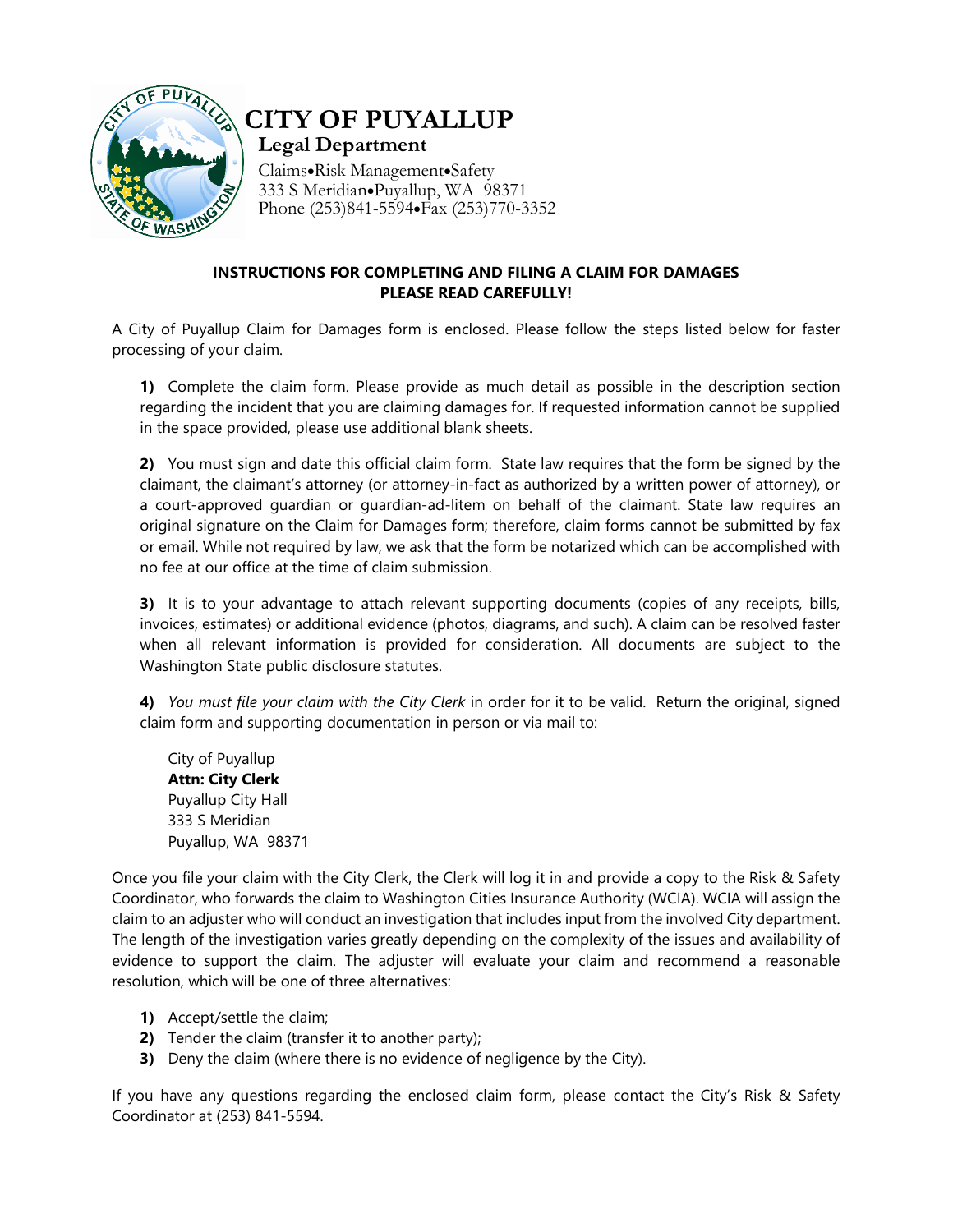## **CLAIM FOR DAMAGES FORM**

| <b>For Official Use Only</b>                                                        |  |                                                                                                                         |  |  |  |
|-------------------------------------------------------------------------------------|--|-------------------------------------------------------------------------------------------------------------------------|--|--|--|
|                                                                                     |  | City/Organization: CITY OF PUYALLUP Date Received from Claimant:                                                        |  |  |  |
| <b>CLAIMANT INFORMATION</b>                                                         |  |                                                                                                                         |  |  |  |
|                                                                                     |  |                                                                                                                         |  |  |  |
|                                                                                     |  |                                                                                                                         |  |  |  |
|                                                                                     |  |                                                                                                                         |  |  |  |
|                                                                                     |  | Residential address at the time of the incident (if different from current address): ________________________           |  |  |  |
|                                                                                     |  |                                                                                                                         |  |  |  |
|                                                                                     |  |                                                                                                                         |  |  |  |
|                                                                                     |  |                                                                                                                         |  |  |  |
| <b>INCIDENT INFORMATION</b>                                                         |  |                                                                                                                         |  |  |  |
|                                                                                     |  |                                                                                                                         |  |  |  |
| If the incident occurred over a period of time, date of first and last occurrences: |  |                                                                                                                         |  |  |  |
|                                                                                     |  |                                                                                                                         |  |  |  |
|                                                                                     |  | • Location of incident (please be specific – if on a City road, include exact area, address, or nearest cross streets): |  |  |  |
|                                                                                     |  |                                                                                                                         |  |  |  |
|                                                                                     |  |                                                                                                                         |  |  |  |

• **Name, address, and phone number of all persons involved in or witness to this incident:**

| <b>Name</b> | <b>Address</b> | <b>Phone</b> |  |                |
|-------------|----------------|--------------|--|----------------|
|             |                |              |  | $\sim$         |
|             |                |              |  | $\blacksquare$ |
|             |                |              |  | $\sim$         |

• **Names of all City of Puyallup employees having knowledge of this incident:**

• **Name, address, and phone number of all individuals not already identified above that have knowledge regarding the issues involved in this incident or knowledge of the claimant's resulting damages. Please include a brief description as to the nature and extent of each person's knowledge. Attach additional sheets if necessary.**

| <b>Name</b> | <b>Address</b> | <b>Phone</b> |                |
|-------------|----------------|--------------|----------------|
|             |                |              | ۰              |
|             |                |              | ۰              |
|             |                |              | $\blacksquare$ |